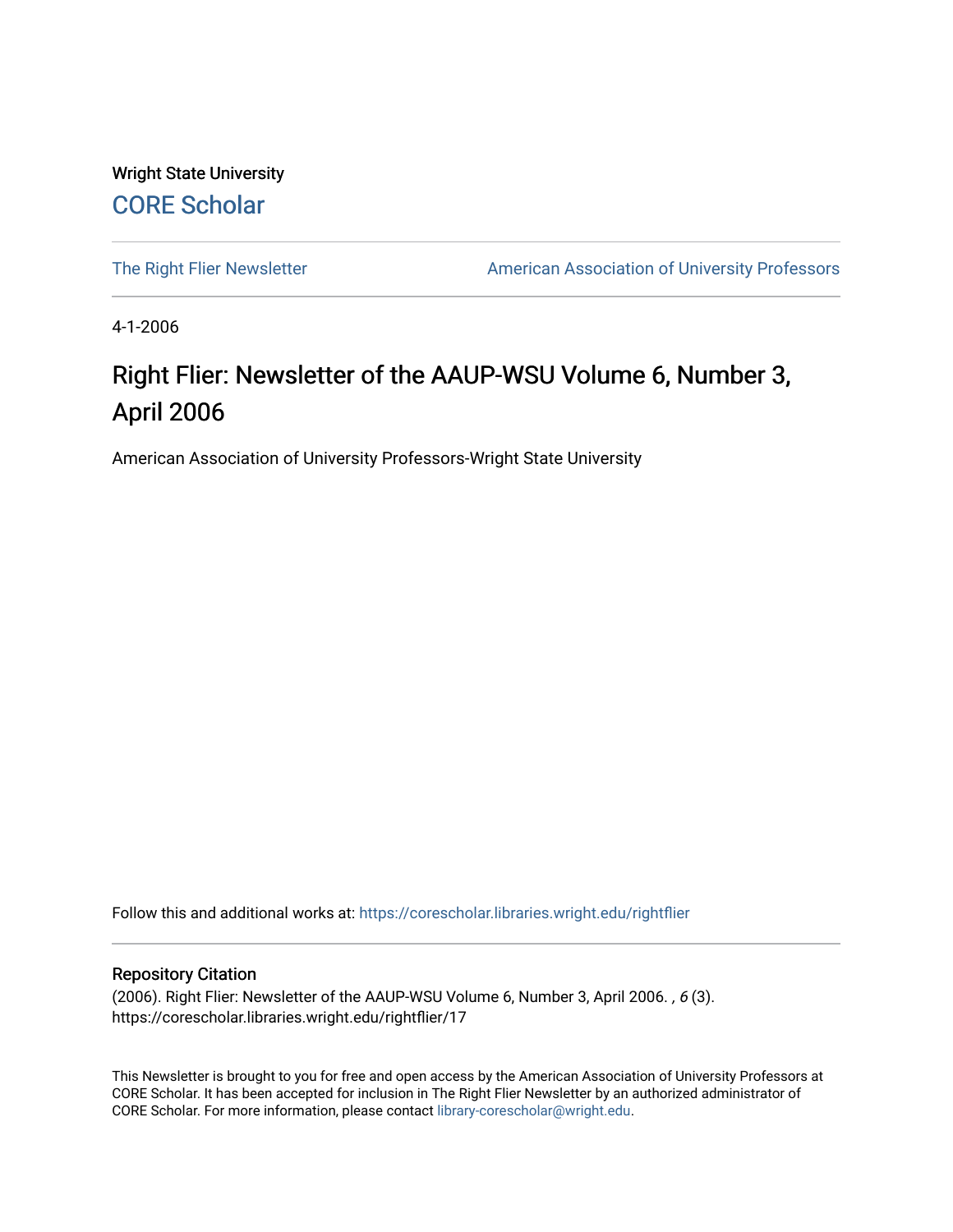# **The Right Flier**

**Newsletter of the AAUP-WSU Volume 6, Number 3, April 2006** 

**Editor, Anna Bellisari Administrative Assistant, Connie Jacobs** 

# **Message from the President**

I would like to take this opportunity to convey a sincere "thank you" for your support over the years. It has been a great privilege to have served you. Since 1998 I have served as a member of the Bargaining Council and as Vice President, Acting President, and President of AAUP-WSU. At the end of Spring quarter, I will step down and Anna Bellisari will assume the position of President. I wish her well and ask that you extend your support to Anna in her new position.

Most of all, I would like to thank the hard-working members of the Executive Committee with whom I have had the pleasure of serving. I never thought I would admit this, but I will actually miss our weekly meetings. I have never served with a more dedicated group of faculty whose sole purpose is to make WSU a better place to work.

You may have noticed a recent addition to our newsletter - "How AAUP-WSU Works for You." This is an attempt to document some the Chapter's work on your behalf. Please note, however, that this is a short list. Often, for diplomatic and/or personal reasons, many of the daily "fires" we extinguish go unreported. But know that the Executive Committee is constantly working on your behalf, addressing the issues that you bring to us. That is why we encourage you to notify us when you believe that there has been a violation of the contract. We like to put the "fires" out before they get out of control.

In exchange, we ask for your support. The best way you can show your support is to become a member of the Chapter. It's easy. Just sign the membership form. There is no additional cost to join. As a member of the Bargaining Unit, you are already paying your fair share. When you join, you gain. You become eligible to hold office on the Executive Committee, to represent your college on the Bargaining Council, to participate on the Negotiating Team, to nominate elected officers, to vote at chapter meetings on local and national issues, to vote in chapter elections, and to vote on the ratification of the latest contract, among other things. Please join today and help the Chapter continue to make a difference at WSU.

Paulette Olson, Professor of Economics



The following faculty have been elected to serve on the AAUP-WSU Executive Committee effective June 1, 2006: Anna Bellisari, President; Henry Ruminiski, Vice President; Larry Weinstein, Treasurer; and Maggie MacDonald, Member-at-Large. Also, Martin Maner has been appointed to serve as a representative of AAUP-WSU on the Faculty Governance Committee.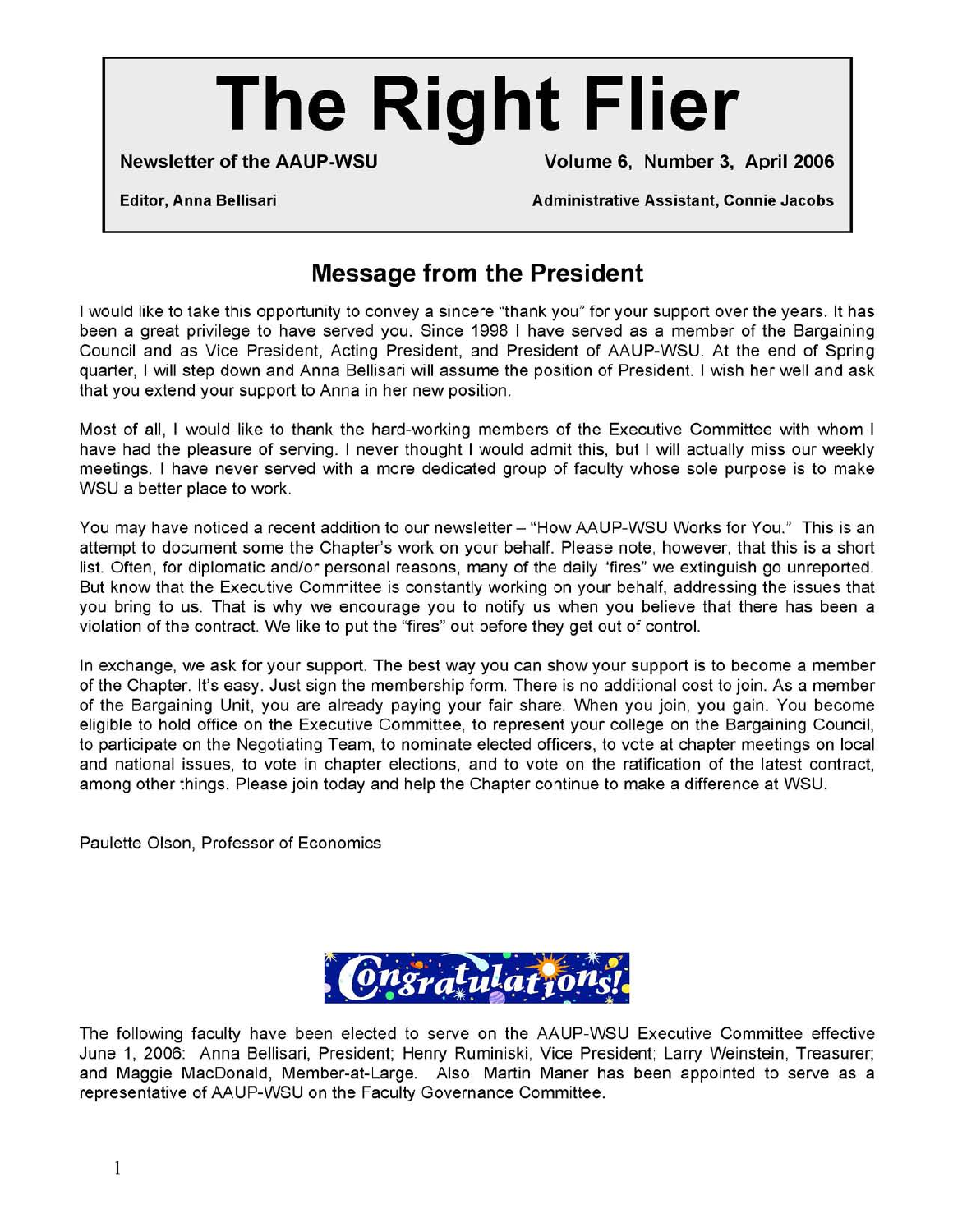#### **The Problem of Calendar Creep**

By Rudy Fichtenbaum, Chief Negotiator, AAUP-WSU and Jim Vance, Communication Officer, AAUP-WSU

Our first Collective Bargaining Agreement (CBA) included language in Article 7 about faculty availability for service. Specifically, Article 7.4 stated that Bargaining Unit Faculty with academic year contracts would be available for service throughout the academic year except for the periods between quarters. The University pays academic year faculty for three quarters of work, and thus it seemed reasonable to AAUP-WSU that we only needed to be available for service during those quarters.

During negotiations for our second CBA, the administration complained that this language prevented colleges and departments from holding retreats before the beginning of the quarter. They argued that past practice in a number of colleges and departments was to have retreats before the beginning of the Fall quarter. So, as part of a compromise in negotiations, we agreed to change Article 7.4 by adding some language stating that consistent with past practice Bargaining Unit Faculty with academic year contracts would be available for service during the academic year. In agreeing to this language we made it clear to the administration that we were not giving carte blanche, but that we would allow retreats before the beginning of the quarter if that had been the past practice in a college or department.

Unfortunately, the administration has taken advantage of our willingness to be reasonable with respect to faculty availability. In particular, one college called a retreat after the end of the Fall quarter. The AAUP-WSU filed a grievance, arguing that this was not consistent with past practice and that it was a blatant example of what we called calendar creep. AAUP-WSU had also received complaints from faculty about administrators calling department meetings after the November commencement, thereby disenfranchising faculty who could not or chose not to attend.

Administrators all have fiscal year contracts, and therefore they must be at the University year 'round unless they are on vacation. In contrast, faculty on academic year contracts often use the periods between quarters to prepare for new classes, conduct research, or take some time off. AAUP-WSU believes that there is a growing trend toward intruding on the time between the quarters, and that is why we filed the aforementioned grievance.

While the administration has not admitted to violating the CBA, it did express a willingness to negotiate some new language that would set some clear limits regarding faculty availability. While we have not reached a tentative agreement on precise language, we have agreed in principle to place specific limits both before and after the Fall quarter and after the Spring quarter. We also have agreed in principle that there should be no meetings called by administrators during the spring break if those meetings involve Bargaining Unit Faculty on academic year contracts. We have also tentatively agreed in principle that this restriction could be overridden by a super majority vote (75% of Bargaining Unit Faculty) conducted by secret ballot.

The Executive Committee of AAUP-WSU feels that this tentative agreement will prevent the administration from intruding on the periods between quarters. However, at the same time it gives the administration the absolute right to call meetings a few days before or after the Fall quarter and after the Spring quarter. Because the Executive Committee agrees that this is an important issue that could potentially affect all Bargaining Unit Faculty on academic year contracts, we plan to put the tentativelyagreed-upon language before the members for a ratification vote.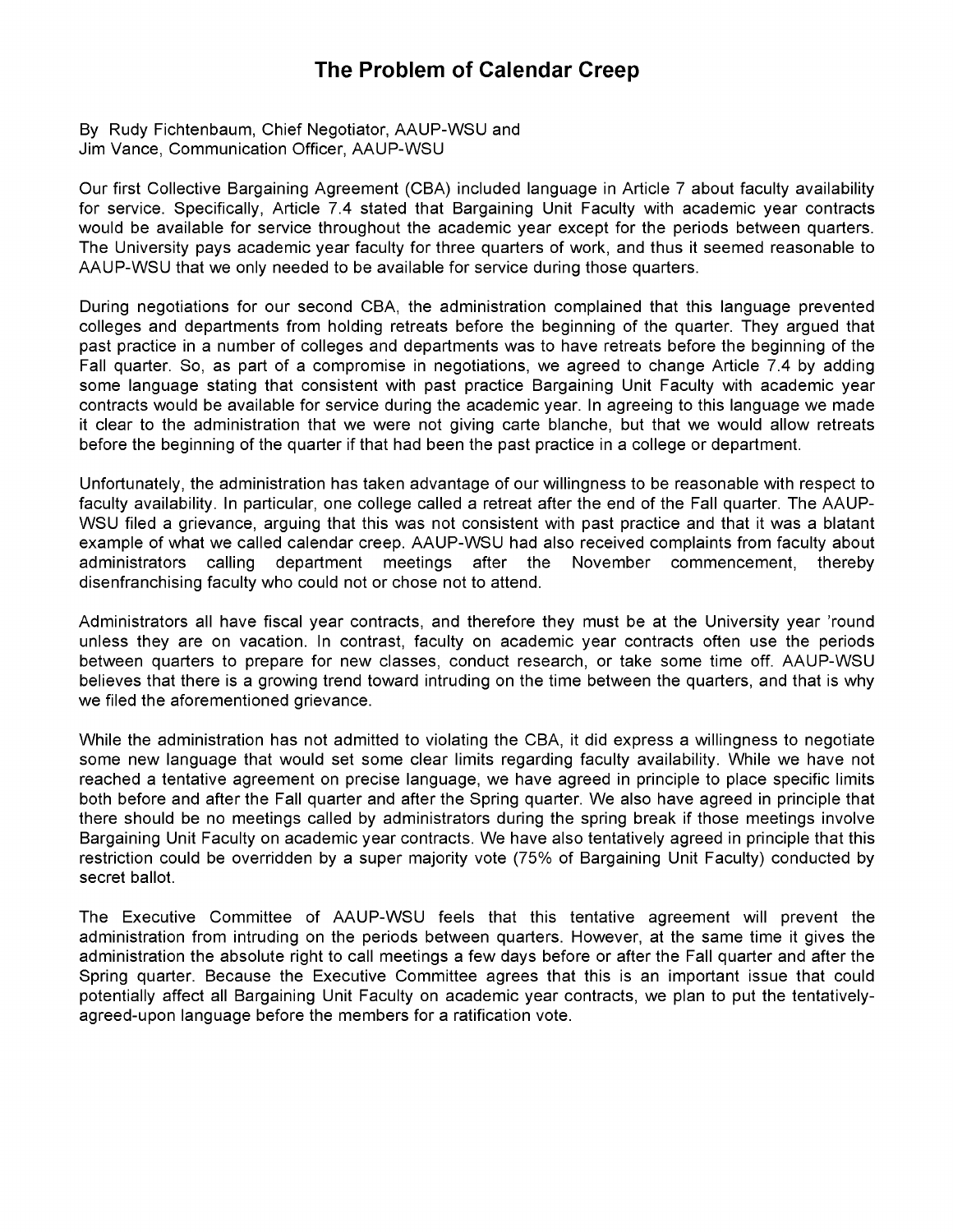#### **How AAUP Works** for You

The AAUP-WSU Executive Committee is currently working on the following issues with the administration:

- Recent reports from the Social Security administration show missing data for 2003 university contributions to Medicare.
- During the latest round of P&T cases, it was reported that there were a number of inconsistencies in how the cases were presented on paper. Also the process for dealing with the latter differed among deans and college committees.
- There were delays by the university administration in depositing monies in Alternate Retirement Plan (ARP) and 403b accounts.
- There are ongoing problems with the bookstore. Textbook orders have been delayed or inadequately filled
- Efforts to establish a day care center for children of faculty have been initiated.
- Concerns have arisen about course-assessment instruments administered in general education, Honors courses, and Learning Communities in addition to the BUFM-approved faculty/course evaluations. First, what potential is there for chairs and deans to use these forms in the annual evaluations of faculty (in clear violation of the CBA)? Second, asking students to fill out extra course evaluations takes time away form valuable instruction.
- Despite repeated problem reports over several years made to CTL, CaTS, and the Office of the Provost, Mathematica software, an important mathematics teaching tool, does not function properly on many campus PCs.
- In response to the growing number of couples who are interested in sharing a tenure-track position, we are working on a policy for shared faculty positions.
- Members of a special advisory committee on domestic partner benefits are meeting to consider the action plans they have developed.

We are certain that there are other issues not yet addressed, so please contact any member of the Executive Committee or email (AAUP-WSU@math.wright.edu) if you have a problem or concern for AAUP consideration.

#### **Raises for 2006-07**

By Rudy Fichtenbaum, Chief Negotiator, AAUP-WSU

Next year will be the second year of our current Collective Bargaining Agreement (CBA). The CBA specifies that there will be an across-the-board (ATB) raise of 1.5% and a 1.5% "merit pool." In addition, each College will receive a pool of 0.4% to use for equity. If a particular College does not use all of the 0.4% for equity then the remainder will be distributed ATB to all Bargaining Unit Members.

One of our goals in the last two rounds of negotiations was to improve our relative standing in the state. Historically, salaries at WSU had ranked in the middle of the larger 11 state universities (all state universities except Central State and Shawnee State). However, in the years leading up to our decision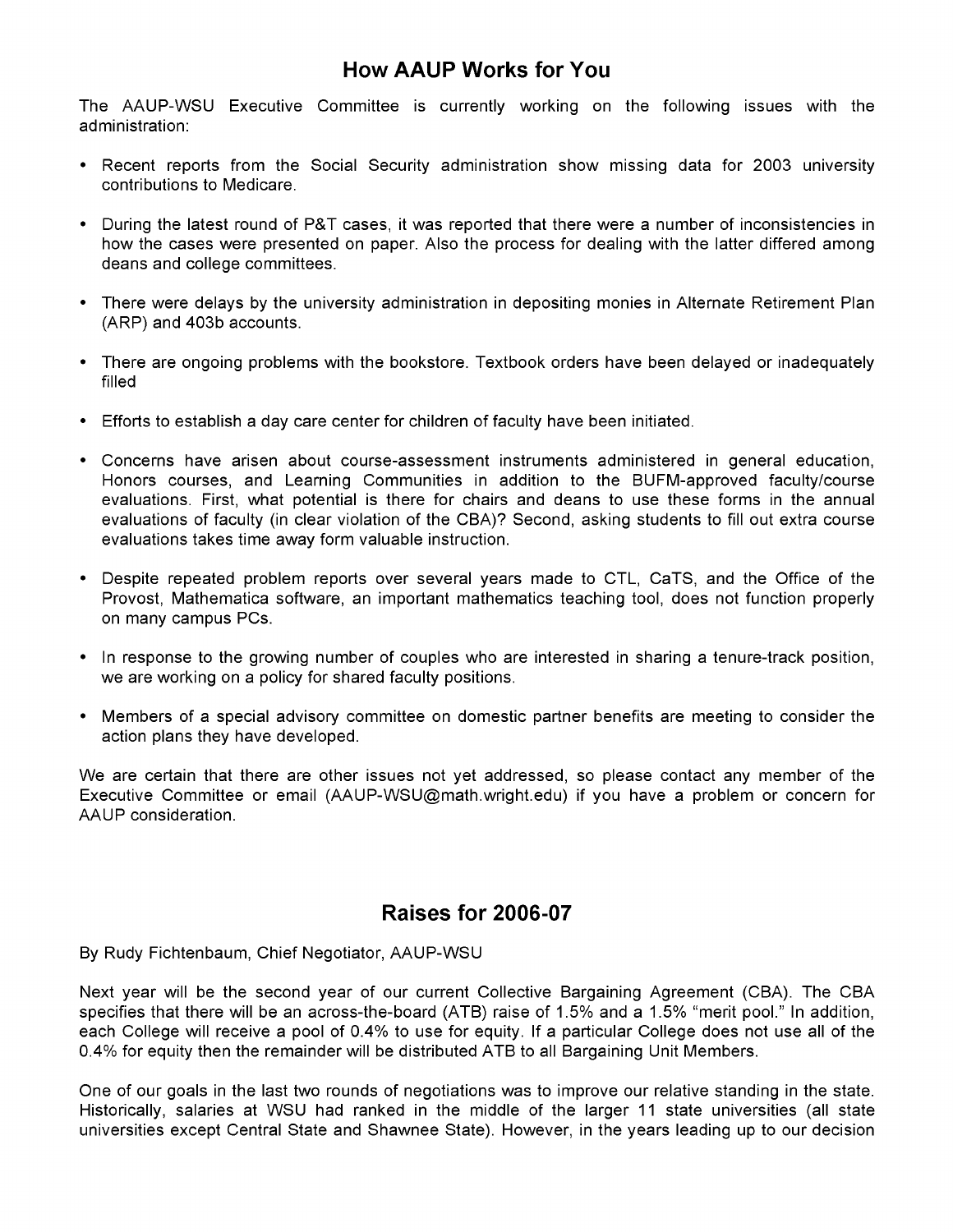to engage in collective bargaining and continuing throughout our first contract faculty salaries by academic rank had fallen relative to other state universities in Ohio, particularly for Associate Professors and Professors.

To begin to address this problem we had language in our 2nd CBA giving "market adjustments" to all bargaining unit faculty. In each of the 3 years of our previous CBA Assistant Professors received a market adjustment of \$125 per year while Associate Professors and Professors received market adjustments of approximate \$1,100. All of these raises were to base and were on top of the ATB, "merit" and equity raises. These market adjustments moved our Assistant Professors from 5th to 4th place and our Associate Professors from 8th to 6th place. Our Professors had been in 7th place and while they remained in 7th place, the gap between 6th and 7th place did narrow.

In our current CBA, for 2005-06 all Professors received a market adjustment of \$1,284 in addition to ATB and "merit" raises. A significant part of this amount (\$640) covers the increase in health care premiums we agreed to in the CBA. (Associate Professors and Assistant Professors will each receive \$320 in both 2006-07 and 2007-08 to cover their increases in health care costs.) The remainder of the \$1,284 was to improve the relative standing of our Professors.

When the administration came to the bargaining table during the last round of negotiations, we told them that if they wanted to reach an agreement we needed raises to cover the increase in health care costs and to improve our relative standing with respect to other state universities in Ohio. They agreed to this goal but argued that other universities in Ohio were likely to have low raises over the next three years. Of course we did not accept the administration's argument. Therefore, to reach an agreement without agreeing upon exactly what raises we thought others would get over the next three years, we developed language which guaranteed that our average salaries by rank would be 1% above 7th place when compared to 11 other state universities.

Table 1 shows how we ranked as of 2005-06. Our Associate Professors have moved into 5th place but are still not 1% above 7th place. Our Assistant Professors dropped from 4th to 9th place and our Professors dropped from 7th to 8th place.

|                        | Associate  |           |  |          |            |          |  |                |    |                             |      |  |
|------------------------|------------|-----------|--|----------|------------|----------|--|----------------|----|-----------------------------|------|--|
|                        | Professors |           |  |          | Professors |          |  |                |    | <b>Assistant Professors</b> |      |  |
|                        |            | Salary    |  | Rank     |            | Salary   |  | Rank           |    | Salary                      | Rank |  |
| Akron                  | \$         | 81,767    |  | 10       |            | \$59,781 |  | 11             | \$ | 51,276                      | 11   |  |
| <b>Bowling Green</b>   | \$         | 86,918    |  | 9        | \$         | 65,933   |  | 7              | \$ | 53,881                      | 5    |  |
| Cincinnati             |            | \$94,036  |  | 2        | \$         | 69,031   |  | 3              | \$ | 54,734                      | 3    |  |
| <b>Cleveland State</b> | \$         | 90,134    |  | 5<br>\$  |            | 66,038   |  | 6              | \$ | 52,310                      | 10   |  |
| Kent State             |            | \$90,445  |  | 4        |            | \$65,744 |  | 8              | \$ | 53,193                      | 8    |  |
| Miami                  |            | \$92,878  |  | 3        | SS.        | 69,298   |  | $\overline{2}$ | \$ | 53,840                      | 6    |  |
| Ohio State             |            | \$112,645 |  | 1        |            | \$74,194 |  | 1              | \$ | 65,781                      | 1    |  |
| <b>Ohio University</b> | \$         | 88,863    |  | 7        | \$         | 66,523   |  | 4              | \$ | 54,641                      | 4    |  |
| Toledo                 | \$         | 89,309    |  | 6<br>S.  |            | 65,229   |  | 9              | \$ | 57,516                      | 2    |  |
| <b>Wright State</b>    | \$         | 88,323    |  | 8<br>S.  |            | 66,343   |  | 5              | \$ | 53,093                      | 9    |  |
| Youngstown State       | \$         | 79,986    |  | 11<br>\$ |            | 63,919   |  | 10             | \$ | 53,345                      |      |  |

#### TABLE 1

Since the language in the CBA specifies that average salaries by rank will be 1% above 7th place, each Bargaining Unit Faculty Member who held the rank of Professor in 2005-06 will receive a raise of \$1,428.63 in 2006-07. Similarly each Bargaining Unit Faculty Member who held the rank of Associate Professor in 2005-06 will receive a raise of \$249.33, and each Bargaining Unit Faculty Member who held the rank of Assistant Professor in 2005-06 will receive a raise of \$785.45. Moreover, these raises will be added to our base salaries before calculating ATB or "merit" raises.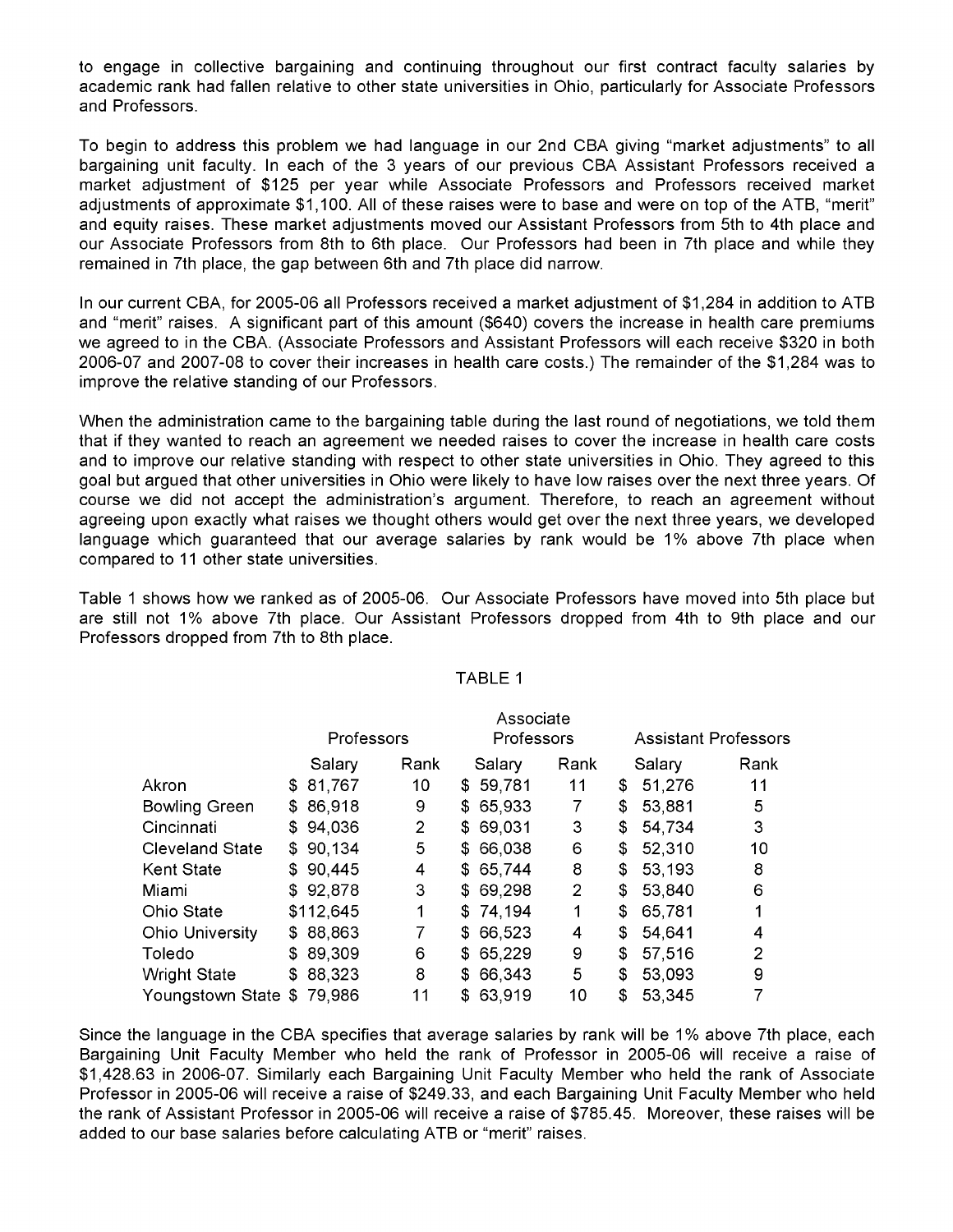According to our calculations this contingency language will result in an additional raise for the Bargaining Unit of 1.05%. Thus, next year the average raise for a Bargaining Unit Faculty Member will be 4.8%.

Having a union has made important differences for our faculty. Our promotion and tenure process is more transparent, and the process for allocating raises is fairer. Now, in addition to these important achievements, we can say that as a result of collective bargaining, our raises are higher than they would have been in the absence of our CBA.

Why have we been able to achieve these goals? The answer is simple. We have the support of the overwhelming majority of Bargaining Unit Faculty at WSU. However, we cannot rest on our past achievements. If we are to continue getting good collective bargaining agreements we need to continue building our strength as a union. First and foremost this means building our membership. If you are not a member we urge you to join our union. If you are a member and know someone who is not a member then ask them to join. Together we can continue to improve the quality of WSU and make this a better and fairer place to work.

#### **Promotion and Tenure Workshop**

The Spring P&T Workshop will be held on April 20 from 1:30-3:00 pm in 494 Allyn Hall. The purpose of this workshop, led by Rudy Fichtenbaum and Barry Milligan, is to clarify processes and procedures for faculty who are planning to apply for promotion in 2006. In accordance with article 13.6.1.1 of the CBA, May 1, 2006, is the deadline to initiate the promotion and tenure process for cases to be presented during the 2006-07 academic year (with promotion and/or tenure to be effective in 2007-08). To initiate the process, a candidate must submit a written request to the Department Chair with a copy to the Department Promotion and Tenure Committee. Candidates also must submit suggested names of external reviewers to the chair of the Department Promotion and Tenure Committee on May 1. All materials for outside review must be submitted by June 1. In the past, this workshop has been very helpful in eliminating errors and reducing problems in the application process. The workshop is open to P&T committee members as well as faculty applying for promotion.

#### **Errata:**

We apologize for two errors in the Winter Quarter Right Flier (vol 6, no 2):

Paid Professional Leave: faculty can choose to take 50% teaching load for 2 quarters for full pay (not half pay).

Professor-at-Large: Lawrence Prochaska was selected by AAUP to represent all faculty on University P&T Committee, not just AAUP faculty.

## **Ohio Conference of AAUP**

The Ohio Conference of AAUP held its annual meeting in Columbus on April 7 and 8. AAUP-WSU was well represented by Paulette Olson, Anna Bellisari, Larry Weinstein, Rudy Fichtenbaum, Henry Ruminski, Amber Peplow, Adrian Corbett, Lawrence Prochaska, Jackie Bergdahl. Each representative attended one of two workshops on academic freedom and on arbitration. Six chapters reported on their activities and accomplishments during the Saturday afternoon business meeting, which was a wonderful occasion for getting to know members from other Ohio chapters.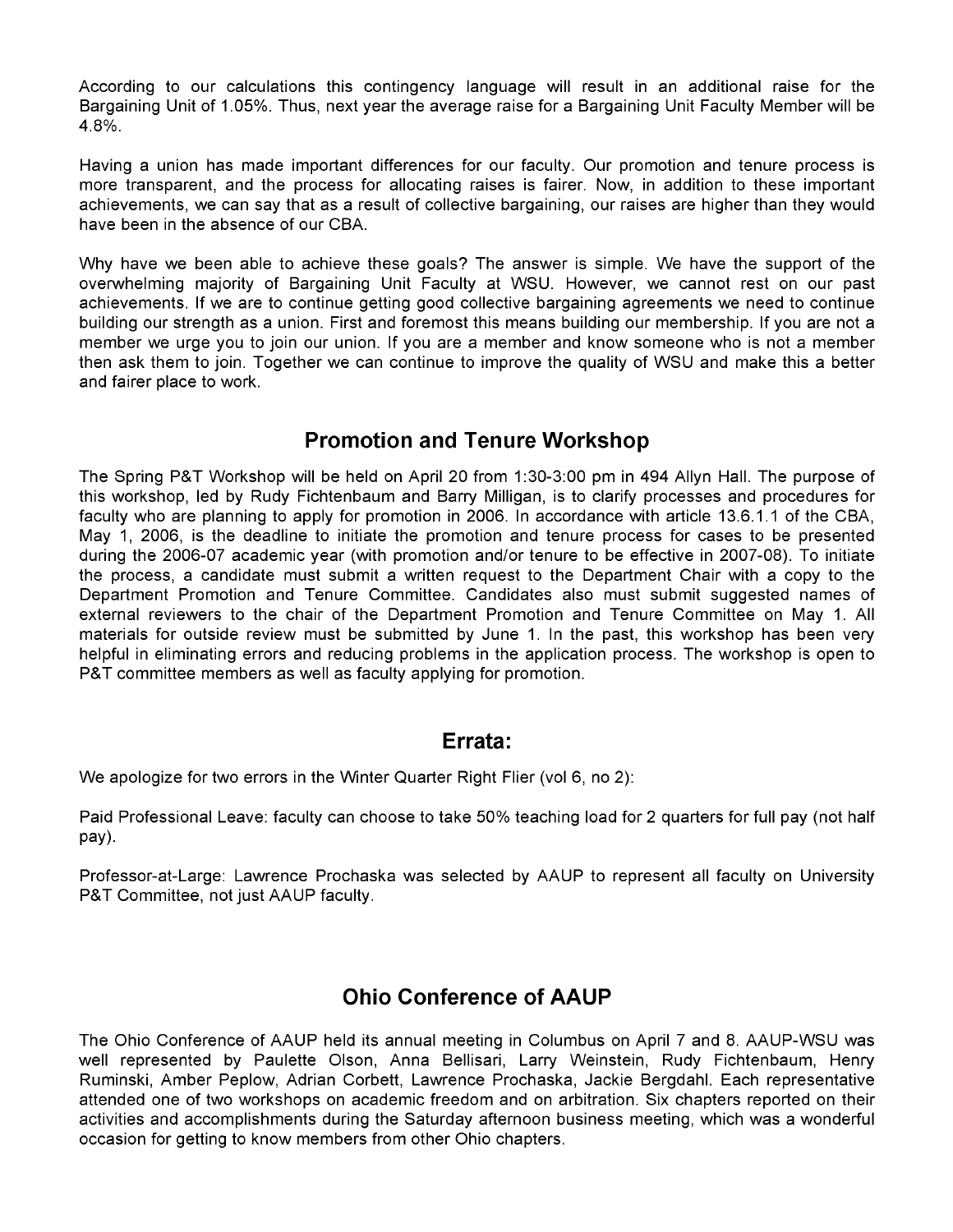#### **Why AAUP-WSU is Important to Me**

address form with Wright State, I assumed that the withholding would be dropped from my paycheck. I In August of 2005, I moved from Fairborn to Beavercreek. Due to my relocation, I was no longer required to pay school district income tax to Fairborn. Since I filled out the appropriate change of noticed on my September pay stub, however, that Wright State had deducted the school district tax from my check and distributed the money to Fairborn ISO. At this point, I contacted human resources to let it know of the error, and I was assured that it would be corrected. On my October pay stub, the tax was deducted and distributed yet again. At this point, I asked that the money erroneously deducted from my pay be returned to me, but payroll indicated that reimbursement by Wright State was impossible because the money had already been disbursed. The payroll representative indicated that I would have to wait until the end of the year and seek a refund from Fairborn ISO.

In the office, I vented my frustration to one of the AAUP executive committee representatives, and he brought the matter before the committee. The AAUP brought the matter to the attention of Associate Provost Bill Rickert. I received not only a reimbursement but also a kind apology from Dr. Rickert.

The AAUP looks out for all the members, but the union can only do so if we make it aware of the problems we experience. Even though an individual matter may be small, it could be a larger trend affecting several of our members. By reporting these errors, the AAUP can alert the membership to check for the same problems as well as aid in resolving the larger issue creating them. I am particularly indebted to the individuals who alerted the AAUP to the delayed and/or missing disbursements to the ARP vendors. Due to the announcement, I checked my account to find that I too had not received my deposit that month, and although I did eventually receive the money, I am now carefully monitoring my account. I truly appreciate the Amber Peplow,<br>hard work of the AAUP and the executive Assistant Professor of Communication hard work of the AAUP and the executive committee in addressing the problems affecting the faculty.



Despite always achieving very high yearly evaluations and seemingly good merit increases, across-the-board pay increases, and market increases, my salary fell below the minimum for my rank on two occasions. Most notable was the last 2005-06 increase notification which clearly shows that without the AAUP contract I would be making almost \$3000 less per year. I give AAUP and the contract negotiators a big thank you for keeping my salary competitive.



Randy Paul Associate Professor of Music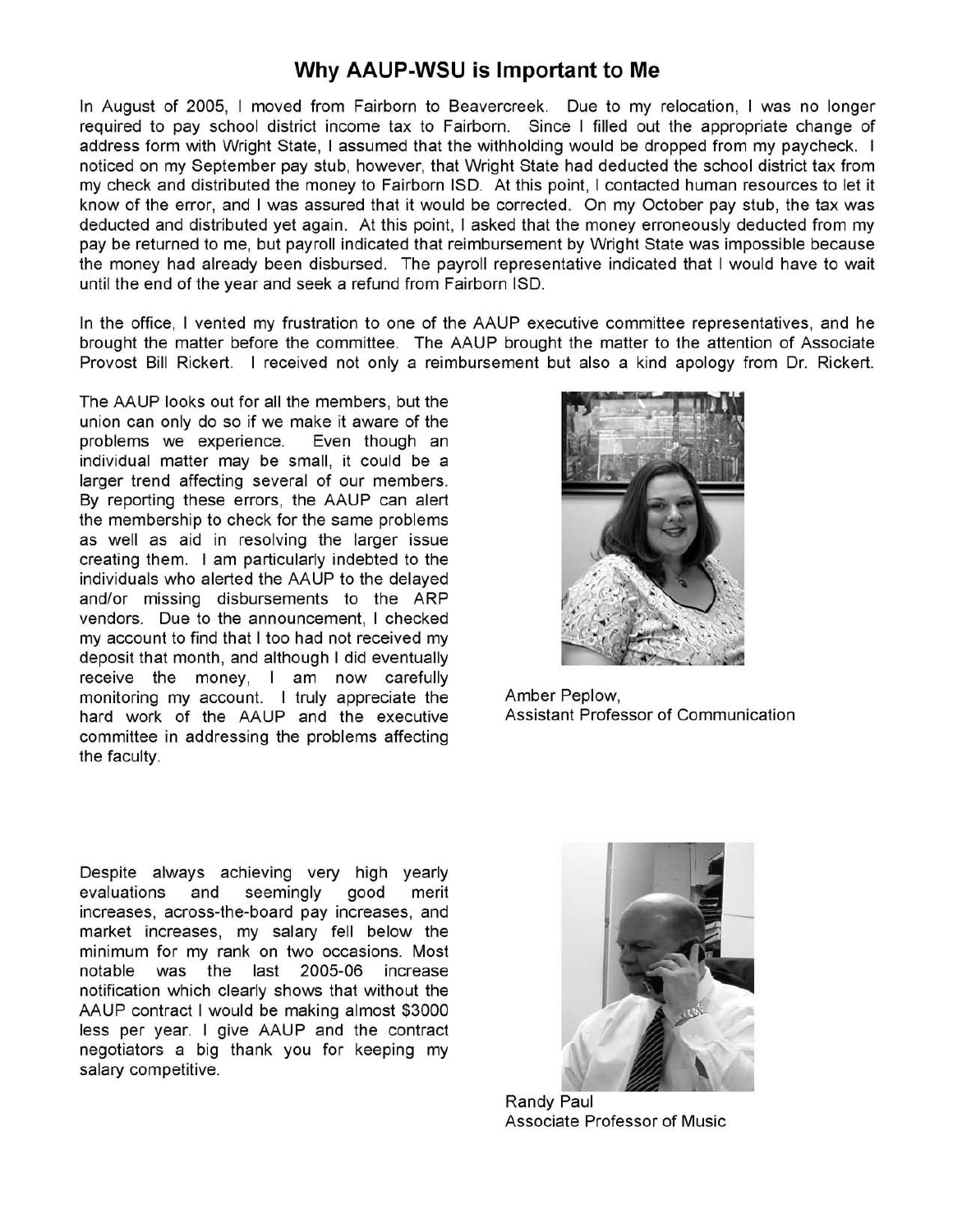## **Network vs. Out-of-Network Benefits**

By Rudy Fichtenbaum, Chief Negotiator, and Jim Vance, Communication Officer, AAUP-WSU

Since our first collective bargaining agreement, we have had a preferred provider option (PPO) which has different deductibles, co-payments and out-of-pocket limits for network and non-network benefits. The purpose of this article is to call to your attention a provision in our health insurance coverage that could be potentially very costly to you when dealing with out-of-network providers.

Currently under UnitedHealthcare Choice Plus PPO and Anthem Blue Access PPO the following deductibles and co-pays generally apply for inpatient hospitalization:

|               | Network Benefit                | Non-Network Benefit            |
|---------------|--------------------------------|--------------------------------|
| Deductible    | \$0                            | \$250 individual, \$500 family |
| Co-Payment    | 10% of covered cost co-payment | 30% of covered cost co-payment |
| Out-of-Pocket | \$1,250 maximum per individual | \$2,250 maximum per individual |
| Maximum       | \$2,500 maximum per family     | \$4,500 maximum per family     |

The key to understanding your benefits lies in the meaning of the word "covered cost." "Covered cost" is cost that UHC or Anthem negotiates with its network providers. Anthem uses the term "maximum allowable cost" and UHC actually uses the term "covered cost."

Suppose you are admitted to the hospital and the hospital charge is \$100,000 (the amount a hospital charges an uninsured customer). If it is a network hospital, the insurer will have negotiated a discounted rate of say \$50,000. Since you are in network you would pay no deductible and you would have a 10% co-pay until you reached \$1,250. The remainder, \$48,750 will be paid by UHC or Anthem. However, if you are admitted to a non-network hospital, UHC or Anthem will pay \$47,750 and you will owe \$52,250 which is your "out-of-pocket maximum" of \$2,250 plus all of the charges beyond what Anthem or UHC have determined is the "covered" or "maximum allowable cost."

At first this example may seem ridiculous -- after all, how could a hospital charge \$100,000 but agree that \$50,000 is the "maximum allowable" or "covered cost?" The reality of the health insurance market today is that there are discrepancies of this magnitude between "hospital charges" (what they charge an uninsured patient) and "covered costs" which are the rates they negotiate with large insurance companies. This example clearly illustrates why medical expenses are one of the leading causes of bankruptcy in the U.S., even for people who have health insurance.

When you go to a non-network provider there is no effective out-of-pocket limit.

How can I protect myself? If you are going to use a non-network hospital, you should negotiate with the hospital before hand so that the "covered cost" or "maximum allowable payment" will be accepted as payment for services. Also be aware of the fact that when you are hospitalized you may receive services for pathology, radiology, anesthesia, etc., and often hospitals contract with private physicians for these services. Therefore, if you are going into a non-network hospital you should also negotiate for these services to be paid at the network rate if possible.

Finally, just because you are in a network hospital does not mean that all of the out-of-pocket limits apply. You can be in a network hospital but receive treatment from a non-network provider for some of the aforementioned services. In such a case, you are responsible for the out-of-pocket limits and the difference between the charge and the "maximum allowable" or "covered cost."

In an emergency, use of a non-network hospital will be treated as if you were in a network hospital, providing that the insurance company agrees that you had a true emergency.

If you run into a problem with your health insurance and feel that you are being treated unfairly, please contact us.